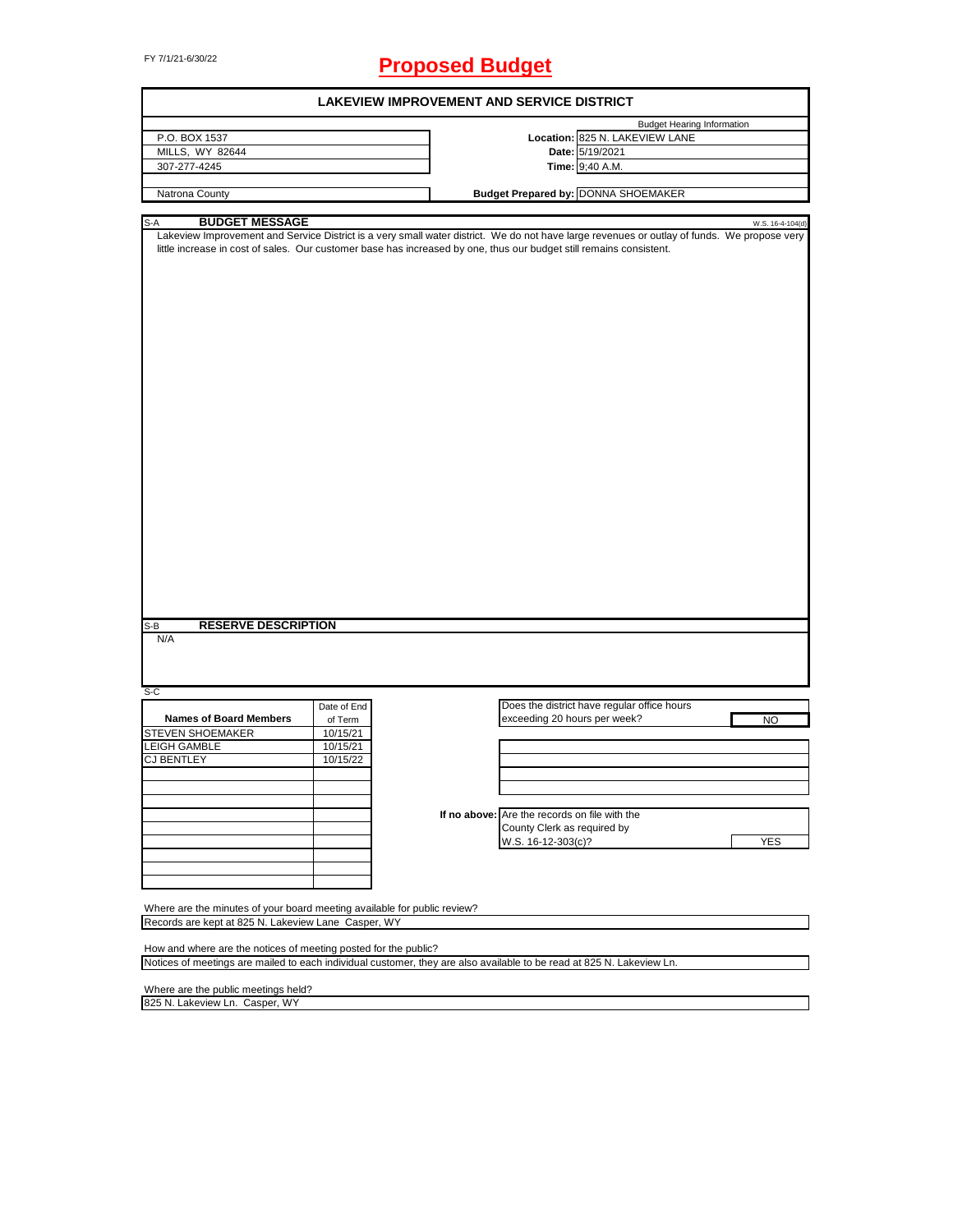#### **PROPOSED BUDGET SUMMARY**

|       | <b>OVERVIEW</b>                                             | 2019-2020<br>Actual | 2020-2021<br>Estimated | 2021-2022<br>Proposed | Pendina<br>Approval |
|-------|-------------------------------------------------------------|---------------------|------------------------|-----------------------|---------------------|
| $S-1$ | <b>Total Budgeted Expenditures</b>                          | \$30,692            | \$32,972               | \$32.972              |                     |
| $S-2$ | <b>Total Principal to Pay on Debt</b>                       | \$3,676             | \$3,700                | \$3,700               |                     |
| $S-3$ | <b>Total Change to Restricted Funds</b>                     | \$0                 | \$0                    |                       |                     |
|       |                                                             |                     |                        |                       |                     |
| $S-4$ | <b>Total General Fund and Forecasted Revenues Available</b> | \$155,752           | \$155,181              | \$160.975             |                     |
| $S-5$ | Amount requested from County Commissioners                  | \$0                 | \$0                    |                       |                     |
| $S-6$ | <b>Additional Funding Needed:</b>                           |                     |                        |                       |                     |

|                   | <b>REVENUE SUMMARY</b>                       |           | 2020-2021 | 2021-2022                                 | Pending                                                                                                                                                                                                                                                                                                                                                          |
|-------------------|----------------------------------------------|-----------|-----------|-------------------------------------------|------------------------------------------------------------------------------------------------------------------------------------------------------------------------------------------------------------------------------------------------------------------------------------------------------------------------------------------------------------------|
|                   |                                              | Actual    | Estimated | Proposed                                  | Approval                                                                                                                                                                                                                                                                                                                                                         |
|                   |                                              |           |           |                                           |                                                                                                                                                                                                                                                                                                                                                                  |
| $S-7$             | <b>Operating Revenues</b>                    | \$30,471  | \$29,900  | \$29,900                                  | <u> Mariji ya K</u>                                                                                                                                                                                                                                                                                                                                              |
| $S-8$             | Tax levy (From the County Treasurer)         | \$0       | \$0       | \$0                                       | en digital<br>Mahal                                                                                                                                                                                                                                                                                                                                              |
| $S-9$             | <b>Government Support</b>                    | \$0       | \$0       | \$0                                       | en de la familie de la familie de la familie de la familie de la familie de la familie de la familie de la fam<br>Constitution de la familie de la familie de la familie de la familie de la familie de la familie de la familie                                                                                                                                 |
| $S-10$            | <b>Grants</b>                                | \$0       | \$0       | \$0                                       | enne<br>Maria<br>Maria                                                                                                                                                                                                                                                                                                                                           |
| $S-11$            | Other County Support (Not from Co. Treas.)   | \$0       | \$0       | \$0                                       | en film<br>Miller<br>Miller                                                                                                                                                                                                                                                                                                                                      |
| $S-12$            | <b>Miscellaneous</b>                         | \$0       | \$0       | \$0                                       | enne<br>Mille<br>Mille                                                                                                                                                                                                                                                                                                                                           |
| $S-13$            | <b>Other Forecasted Revenue</b>              | \$0       | \$0       | \$0                                       | en en de former de la former de la former de la former de la former de la former de la former de la former de<br>En la former de la former de la former de la former de la former de la former de la former de la former de la                                                                                                                                   |
| $S-14$            | <b>Total Revenue</b>                         | \$30.471  | \$29.900  | \$29.900                                  | <u> Martin Sa</u>                                                                                                                                                                                                                                                                                                                                                |
| FY 7/1/21-6/30/22 |                                              |           |           | LAKEVIEW IMPROVEMENT AND SERVICE DISTRICT |                                                                                                                                                                                                                                                                                                                                                                  |
|                   |                                              | 2019-2020 | 2020-2021 | 2021-2022                                 | Pending                                                                                                                                                                                                                                                                                                                                                          |
|                   | <b>EXPENDITURE SUMMARY</b>                   | Actual    | Estimated | Proposed                                  | Approval                                                                                                                                                                                                                                                                                                                                                         |
|                   |                                              |           |           |                                           |                                                                                                                                                                                                                                                                                                                                                                  |
| $S-15$            | <b>Capital Outlay</b>                        | \$0       | \$0       | \$0                                       | 1999                                                                                                                                                                                                                                                                                                                                                             |
| $S-16$            | <b>Interest and Fees On Debt</b>             | \$2,146   | \$2,122   | \$2,122                                   | <u>i Milletti k</u>                                                                                                                                                                                                                                                                                                                                              |
| $S-17$            | <b>Administration</b>                        | \$16,440  | \$16,850  | \$16,850                                  | <u>till andre s</u>                                                                                                                                                                                                                                                                                                                                              |
| $S-18$            | <b>Operations</b>                            | \$12,106  | \$14,000  | \$14,000                                  | <u> Helli Hotel Sta</u>                                                                                                                                                                                                                                                                                                                                          |
| $S-19$            | <b>Indirect Costs</b>                        | \$0       | \$0       | \$0                                       | en de la familie de la familie de la familie de la familie de la familie de la familie de la familie de la fam<br>De la familie de la familie de la familie de la familie de la familie de la familie de la familie de la famili                                                                                                                                 |
| S-20R             |                                              | \$0       | \$0       | \$0                                       | en 1999.<br>Sedan pada pada kaliman dan kaliman dan kaliman dan kaliman dan kaliman dan tahun 1999. Pada tahun 1999. Pada                                                                                                                                                                                                                                        |
|                   | <b>Expenditures paid by Reserves</b>         |           |           |                                           |                                                                                                                                                                                                                                                                                                                                                                  |
| $S-20$            | <b>Total Expenditures</b>                    | \$30,692  | \$32,972  | \$32,972                                  | <u>maanii k</u>                                                                                                                                                                                                                                                                                                                                                  |
|                   |                                              | 2019-2020 | 2020-2021 | 2021-2022                                 | Pending                                                                                                                                                                                                                                                                                                                                                          |
|                   | <b>DEBT SUMMARY</b>                          | Actual    | Estimated | Proposed                                  | Approval                                                                                                                                                                                                                                                                                                                                                         |
|                   |                                              |           |           |                                           |                                                                                                                                                                                                                                                                                                                                                                  |
| $S-21$            | <b>Principal Paid on Debt</b>                | \$3,676   | \$3,700   | \$3,700                                   | <u>till den sta</u>                                                                                                                                                                                                                                                                                                                                              |
|                   |                                              |           |           |                                           |                                                                                                                                                                                                                                                                                                                                                                  |
|                   |                                              | 2019-2020 | 2020-2021 | 2021-2022                                 | Pending                                                                                                                                                                                                                                                                                                                                                          |
|                   | <b>CASH AND INVESTMENTS</b>                  | Actual    | Estimated | Proposed                                  | Approval                                                                                                                                                                                                                                                                                                                                                         |
|                   |                                              |           |           |                                           |                                                                                                                                                                                                                                                                                                                                                                  |
| $S-22$            | <b>TOTAL GENERAL FUNDS</b>                   | \$125,281 | \$125,281 | \$131,075                                 | <u> Hillian San B</u>                                                                                                                                                                                                                                                                                                                                            |
|                   |                                              |           |           |                                           |                                                                                                                                                                                                                                                                                                                                                                  |
|                   | <b>Summary of Reserve Funds</b>              |           |           |                                           |                                                                                                                                                                                                                                                                                                                                                                  |
| $S-23$            | <b>Beginning Balance in Reserve Accounts</b> |           |           |                                           |                                                                                                                                                                                                                                                                                                                                                                  |
| $S-24$            | a. Sinking and Debt Service Funds            | \$0       | \$0       | \$0                                       | elling<br>Saadaalaha<br>Saadaalaha                                                                                                                                                                                                                                                                                                                               |
| $S-25$            | b. Reserves                                  | \$0       | \$0       | \$0                                       |                                                                                                                                                                                                                                                                                                                                                                  |
| $S-26$            | c. Bond Funds                                | \$0       | \$0       | \$0                                       |                                                                                                                                                                                                                                                                                                                                                                  |
|                   |                                              | \$0       | \$0       | \$0                                       | en de la familie de la familie de la familie de la familie de la familie de la familie de la familie de la fa<br>Geografia                                                                                                                                                                                                                                       |
|                   | Total Reserves (a+b+c)                       |           |           |                                           |                                                                                                                                                                                                                                                                                                                                                                  |
| $S-27$            | Amount to be added                           |           |           |                                           |                                                                                                                                                                                                                                                                                                                                                                  |
| $S-28$            | a. Sinking and Debt Service Funds            | \$0       | \$0       | \$0                                       |                                                                                                                                                                                                                                                                                                                                                                  |
| $S-29$            | b. Reserves                                  | \$0       | \$0       | \$0                                       |                                                                                                                                                                                                                                                                                                                                                                  |
| $S-30$            | c. Bond Funds                                | \$0       | \$0       | \$0                                       |                                                                                                                                                                                                                                                                                                                                                                  |
|                   |                                              | \$0       | \$0       | \$0                                       |                                                                                                                                                                                                                                                                                                                                                                  |
|                   | Total to be added (a+b+c)                    |           |           |                                           |                                                                                                                                                                                                                                                                                                                                                                  |
| $S-31$            | <b>Subtotal</b>                              | \$0       | \$0       | \$0                                       | en<br>Mariti                                                                                                                                                                                                                                                                                                                                                     |
| $S-32$            | Less Total to be spent                       | \$0       | \$0       | \$0                                       | e de la composición de la composición de la composición de la composición de la composición de la composición<br>Composición<br>en de la posta de la posta de la posta de la posta de la posta de la posta de la posta de la posta de la posta<br>La posta de la posta de la posta de la posta de la posta de la posta de la posta de la posta de la posta de la |
| $S-33$            | TOTAL RESERVES AT END OF FISCAL YEAR         | \$0       | SO        | \$0                                       | en de la filòlogía<br>Album de la filòlogía                                                                                                                                                                                                                                                                                                                      |

*Budget Officer / District Official (if not same as "Submitted by")*

Date adopted by Special District

MILLS, WY 82644 **DISTRICT ADDRESS:** P.O. BOX 1537 **PREPARED BY:** DONNA SHOEMAKER

**DISTRICT PHONE:** 307-277-4245

1/23/19 *Form approved by Wyoming Department of Audit, Public Funds Division Prepared in compliance with the Uniform Municipal Fiscal Procedures Act (W.S. 16-4-101 through 124) as it applies.*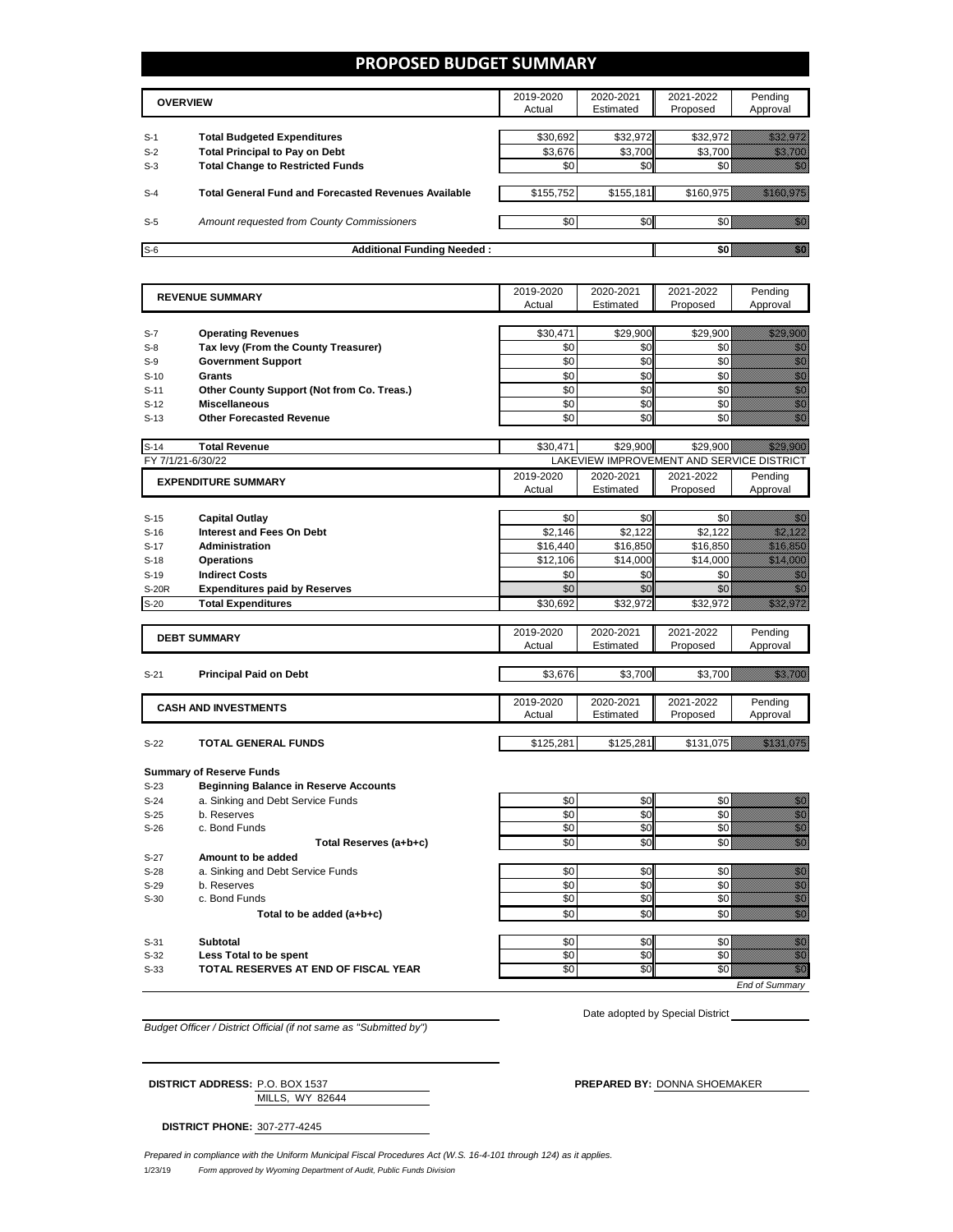LAKEVIEW IMPROVEMENT AND SERVICE DISTRICT

**NAME OF DISTRICT/BOARD**

**FYE** 6/30/2022

|           | <b>PROPERTY TAXES AND ASSESSMENTS</b>          |                                 |                     |                        |                       |                                                                                                                                                                                                                                  |
|-----------|------------------------------------------------|---------------------------------|---------------------|------------------------|-----------------------|----------------------------------------------------------------------------------------------------------------------------------------------------------------------------------------------------------------------------------|
|           |                                                |                                 |                     |                        |                       |                                                                                                                                                                                                                                  |
|           |                                                | <b>DOA Chart</b><br>of Accounts | 2019-2020<br>Actual | 2020-2021<br>Estimated | 2021-2022<br>Proposed | Pending<br>Approval                                                                                                                                                                                                              |
| $R-1$     | <b>Property Taxes and Assessments Received</b> |                                 |                     |                        |                       |                                                                                                                                                                                                                                  |
| $R - 1.1$ | Tax Levy (From the County Treasurer)           | 4001                            |                     |                        |                       |                                                                                                                                                                                                                                  |
| $R-1.2$   | Other County Support (see note on the right)   | 4005                            |                     |                        |                       |                                                                                                                                                                                                                                  |
|           | <b>FORECASTED REVENUE</b>                      |                                 |                     |                        |                       |                                                                                                                                                                                                                                  |
|           |                                                |                                 |                     |                        |                       |                                                                                                                                                                                                                                  |
|           |                                                | <b>DOA Chart</b><br>of Accounts | 2019-2020<br>Actual | 2020-2021<br>Estimated | 2021-2022<br>Proposed | Pending<br>Approval                                                                                                                                                                                                              |
| $R-2$     | <b>Revenues from Other Governments</b>         |                                 |                     |                        |                       |                                                                                                                                                                                                                                  |
| $R - 2.1$ | State Aid                                      | 4211                            |                     |                        |                       |                                                                                                                                                                                                                                  |
|           | R-2.2 Additional County Aid (non-treasurer)    | 4237                            |                     |                        |                       |                                                                                                                                                                                                                                  |
|           | R-2.3 City (or Town) Aid                       | 4237                            |                     |                        |                       |                                                                                                                                                                                                                                  |
| $R - 2.4$ | Other (Specify)                                | 4237                            |                     |                        |                       |                                                                                                                                                                                                                                  |
| $R - 2.5$ | <b>Total Government Support</b>                |                                 | \$0                 | \$0                    | \$0                   | <u>i Sa</u>                                                                                                                                                                                                                      |
| $R-3$     | <b>Operating Revenues</b>                      |                                 |                     |                        |                       |                                                                                                                                                                                                                                  |
| $R - 3.1$ | <b>Customer Charges</b>                        | 4300                            | \$1,985             | \$900                  | \$900                 | <u>ti k</u>                                                                                                                                                                                                                      |
|           | R-3.2 Sales of Goods or Services               | 4300                            | \$17,916            | \$20,000               | \$20,000              | <u>e de la construcción de la construcción de la construcción de la construcción de la construcción de la constru</u>                                                                                                            |
|           | R-3.3 Other Assessments                        | 4503                            | \$10,570            | \$9,000                | \$9,000               | <u>ti ka</u>                                                                                                                                                                                                                     |
| $R - 3.4$ | <b>Total Operating Revenues</b>                |                                 | \$30,471            | \$29,900               | \$29,900              | <u>till andre sta</u>                                                                                                                                                                                                            |
| $R-4$     | Grants                                         |                                 |                     |                        |                       |                                                                                                                                                                                                                                  |
| $R - 4.1$ | <b>Direct Federal Grants</b>                   | 4201                            |                     |                        |                       |                                                                                                                                                                                                                                  |
|           | R-4.2 Federal Grants thru State Agencies       | 4201                            |                     |                        |                       |                                                                                                                                                                                                                                  |
|           | R-4.3 Grants from State Agencies               | 4211                            |                     |                        |                       |                                                                                                                                                                                                                                  |
| $R - 4.4$ | <b>Total Grants</b>                            |                                 | \$0                 | \$0                    | \$0                   | e de la concellativa de la concellativa de la concellativa de la concellativa de la concellativa de la concell<br>Concellativa de la concellativa de la concellativa de la concellativa de la concellativa de la concellativa de |
| $R-5$     | <b>Miscellaneous Revenue</b>                   |                                 |                     |                        |                       |                                                                                                                                                                                                                                  |
| $R - 5.1$ | Interest                                       | 4501                            |                     |                        |                       |                                                                                                                                                                                                                                  |
|           | R-5.2 Other: Specify                           | 4500                            |                     |                        |                       |                                                                                                                                                                                                                                  |
| $R - 5.3$ | Other: Additional                              |                                 |                     |                        |                       |                                                                                                                                                                                                                                  |
| $R-5.4$   | <b>Total Miscellaneous</b>                     |                                 | \$0                 | \$0                    | \$0                   | <u> Mill</u>                                                                                                                                                                                                                     |
| $R - 5.5$ | <b>Total Forecasted Revenue</b>                |                                 | \$30,471            | \$29,900               | \$29,900              | <u>Hamara</u>                                                                                                                                                                                                                    |
| $R-6$     | <b>Other Forecasted Revenue</b>                |                                 |                     |                        |                       |                                                                                                                                                                                                                                  |
| $R - 6.1$ | a. Other past due as estimated by Co. Treas.   | 4004                            |                     |                        |                       |                                                                                                                                                                                                                                  |
| $R-6.2$   | b. Other forecasted revenue (specify):         |                                 |                     |                        |                       |                                                                                                                                                                                                                                  |
| $R-6.3$   |                                                | 4500                            |                     |                        |                       |                                                                                                                                                                                                                                  |
| $R-6.4$   |                                                | 4500                            |                     |                        |                       |                                                                                                                                                                                                                                  |
| $R-6.5$   |                                                |                                 |                     |                        |                       |                                                                                                                                                                                                                                  |
| $R - 6.6$ | Total Other Forecasted Revenue (a+b)           |                                 | \$0                 | \$0                    | \$0                   | <u>Mill</u>                                                                                                                                                                                                                      |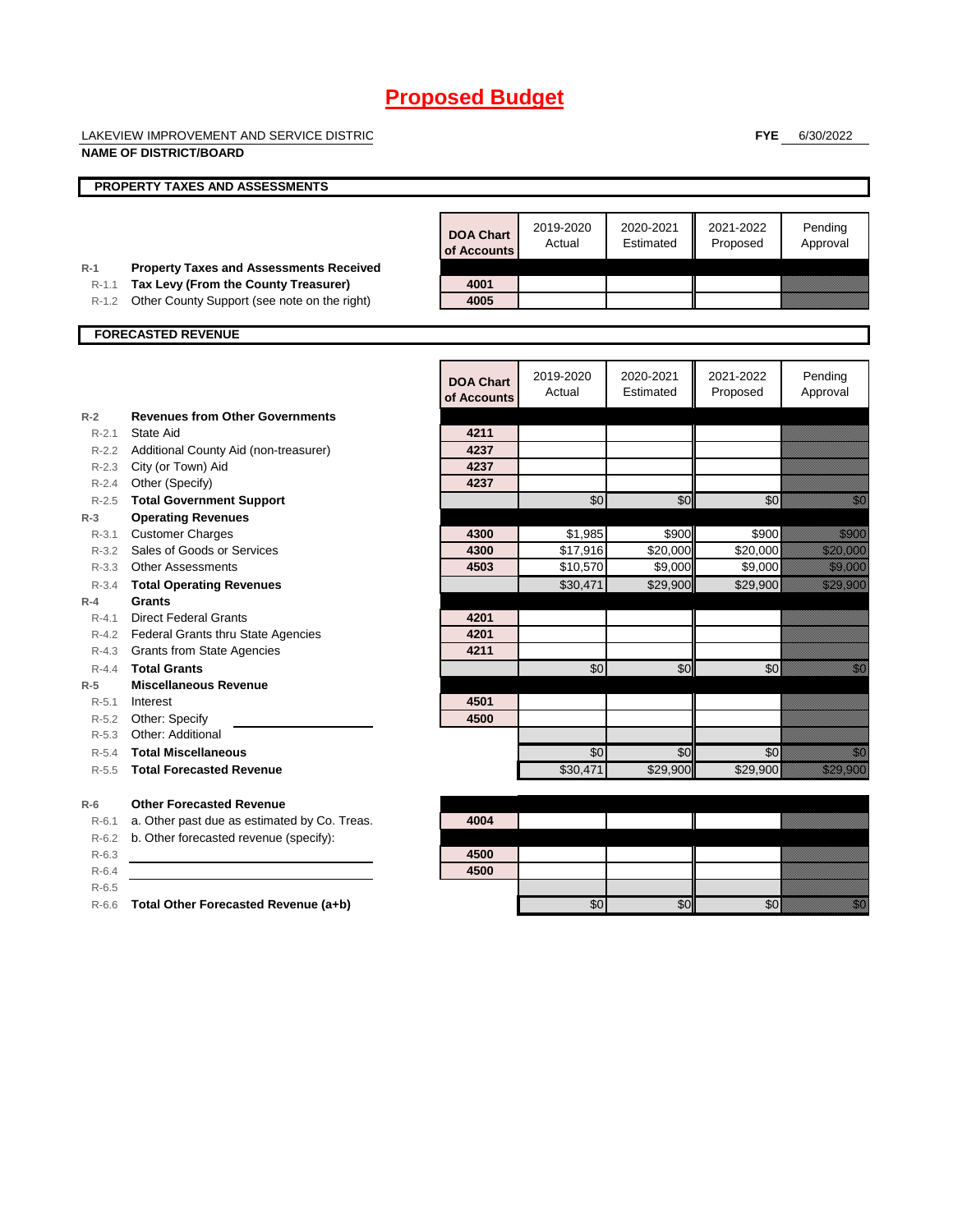#### **NAME OF DISTRICT/BOARD**

#### **CAPITAL OUTLAY BUDGET**

|           |                       | VI AVVV |
|-----------|-----------------------|---------|
| $E-1$     | <b>Capital Outlay</b> |         |
| $E - 1.1$ | <b>Real Property</b>  | 6201    |
| $E - 1.2$ | Vehicles              | 6210    |
| $E-1.3$   | Office Equipment      | 6211    |
| $E - 1.4$ | Other (Specify)       |         |
| $E - 1.5$ |                       | 6200    |
| $E-1.6$   |                       | 6200    |
| $E-1.7$   |                       |         |
| $E - 1.8$ | TOTAL CAPITAL OUTLAY  |         |
|           |                       |         |

| <b>DOA Chart</b><br>of Accounts | 2019-2020<br>Actual | 2020-2021<br>Estimated | 2021-2022<br>Proposed | Pending<br>Approval |
|---------------------------------|---------------------|------------------------|-----------------------|---------------------|
|                                 |                     |                        |                       |                     |
| 6201                            |                     |                        |                       |                     |
| 6210                            |                     |                        |                       |                     |
| 6211                            |                     |                        |                       |                     |
|                                 |                     |                        |                       |                     |
| 6200                            |                     |                        |                       |                     |
| 6200                            |                     |                        |                       |                     |
|                                 |                     |                        |                       |                     |
|                                 | ፍሰ                  | ፍር                     |                       |                     |

#### **ADMINISTRATION BUDGET**

|           |                                      | <b>DOA Chart</b><br>of Accounts | 2019-2020<br>Actual | 2020-2021<br>Estimated | 2021-2022<br>Proposed | Pending<br>Approval    |
|-----------|--------------------------------------|---------------------------------|---------------------|------------------------|-----------------------|------------------------|
| $E-2$     | <b>Personnel Services</b>            |                                 |                     |                        |                       |                        |
| $E - 2.1$ | Administrator                        | 7002                            | \$500               | \$500                  | \$500                 | a a an ainm            |
| $E - 2.2$ | Secretary                            | 7003                            |                     |                        |                       |                        |
| $E - 2.3$ | Clerical                             | 7004                            |                     |                        |                       |                        |
| $E - 2.4$ | Other (Specify)                      |                                 |                     |                        |                       |                        |
| $E-2.5$   |                                      | 7005                            |                     |                        |                       |                        |
| $E - 2.6$ |                                      | 7005                            |                     |                        |                       |                        |
| $E - 2.7$ |                                      |                                 |                     |                        |                       |                        |
| $E-3$     | <b>Board Expenses</b>                |                                 |                     |                        |                       |                        |
| $E - 3.1$ | Travel                               | 7011                            |                     |                        |                       |                        |
| $E - 3.2$ | Mileage                              | 7012                            |                     |                        |                       |                        |
| $E - 3.3$ | Other (Specify)                      |                                 |                     |                        |                       |                        |
| $E - 3.4$ |                                      | 7013                            |                     |                        |                       |                        |
| $E - 3.5$ |                                      | 7013                            |                     |                        |                       |                        |
| $E - 3.6$ |                                      |                                 |                     |                        |                       |                        |
| $E-4$     | <b>Contractual Services</b>          |                                 |                     |                        |                       |                        |
| $E - 4.1$ | Legal                                | 7021                            |                     |                        |                       |                        |
| $E-4.2$   | Accounting/Auditing                  | 7022                            | \$12,000            | \$12,000               | \$12,000              | <u> Kalifornia (</u>   |
| $E - 4.3$ | Other (Specify)                      |                                 |                     |                        |                       |                        |
| $E-4.4$   |                                      | 7023                            |                     |                        |                       |                        |
| $E-4.5$   |                                      | 7023                            |                     |                        |                       |                        |
| $E-4.6$   |                                      |                                 |                     |                        |                       |                        |
| $E-5$     | <b>Other Administrative Expenses</b> |                                 |                     |                        |                       |                        |
| $E - 5.1$ | <b>Office Supplies</b>               | 7031                            | \$340               | \$750                  | \$750                 | <u>tions and</u>       |
| $E - 5.2$ | Office equipment, rent & repair      | 7032                            | \$3,600             | \$3,600                | \$3,600               | <u> Mariji Sarajev</u> |
| $E - 5.3$ | Education                            | 7033                            |                     |                        |                       |                        |
| $E - 5.4$ | Registrations                        | 7034                            |                     |                        |                       |                        |
| $E-5.5$   | Other (Specify)                      |                                 |                     |                        |                       |                        |
| $E-5.6$   |                                      | 7035                            |                     |                        |                       |                        |
| $E - 5.7$ |                                      | 7035                            |                     |                        |                       |                        |
| $E - 5.8$ |                                      |                                 |                     |                        |                       |                        |
| $E-6$     | <b>TOTAL ADMINISTRATION</b>          |                                 | \$16,440            | \$16,850               | \$16,850              | a a a an an t-ainm     |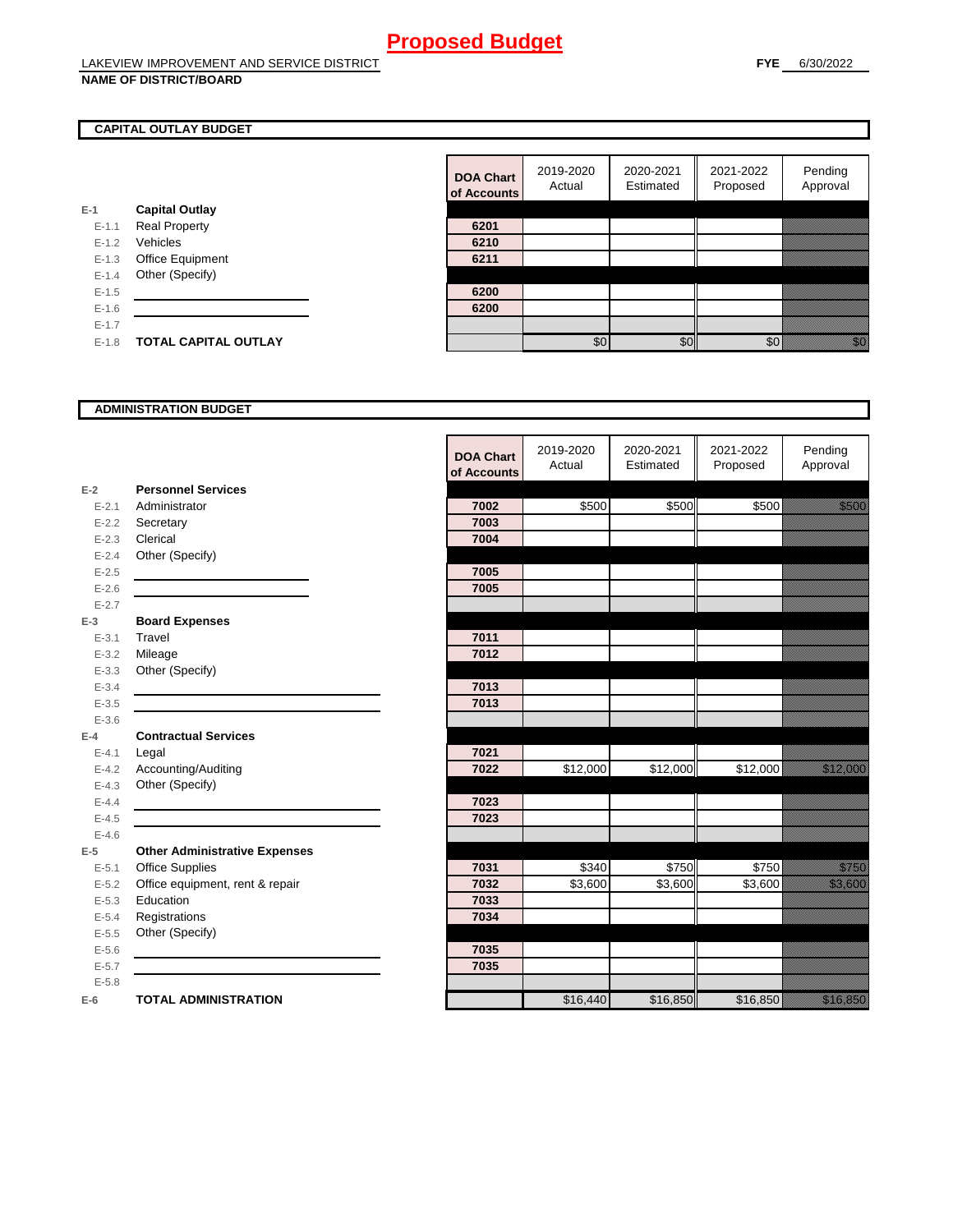LAKEVIEW IMPROVEMENT AND SERVICE DISTRICT

### **OPERATIONS BUDGET**

|                      |                                                                                                                      | <b>DOA Chart</b><br>of Accounts | 2019-2020<br>Actual | 2020-2021<br>Estimated | 2021-2022<br>Proposed | Pending<br>Approval                                                                                                      |
|----------------------|----------------------------------------------------------------------------------------------------------------------|---------------------------------|---------------------|------------------------|-----------------------|--------------------------------------------------------------------------------------------------------------------------|
| $E-7$                | <b>Personnel Services</b>                                                                                            |                                 |                     |                        |                       |                                                                                                                          |
| $E - 7.1$            | Wages--Operations                                                                                                    | 7202                            |                     |                        |                       |                                                                                                                          |
| $E - 7.2$            | <b>Service Contracts</b>                                                                                             | 7203                            |                     |                        |                       |                                                                                                                          |
| $E - 7.3$            | Other (Specify)                                                                                                      |                                 |                     |                        |                       |                                                                                                                          |
| $E - 7.4$            |                                                                                                                      | 7204                            |                     |                        |                       |                                                                                                                          |
| $E - 7.5$            |                                                                                                                      | 7204                            |                     |                        |                       |                                                                                                                          |
| $E - 7.6$            |                                                                                                                      |                                 |                     |                        |                       |                                                                                                                          |
| $E-8$                | <b>Travel</b>                                                                                                        |                                 |                     |                        |                       |                                                                                                                          |
| $E - 8.1$            | Mileage                                                                                                              | 7211                            |                     |                        |                       |                                                                                                                          |
| $E - 8.2$            | Other (Specify)                                                                                                      |                                 |                     |                        |                       |                                                                                                                          |
| $E - 8.3$            |                                                                                                                      | 7212                            |                     |                        |                       |                                                                                                                          |
| $E - 8.4$            |                                                                                                                      | 7212                            |                     |                        |                       |                                                                                                                          |
| $E - 8.5$            |                                                                                                                      |                                 |                     |                        |                       |                                                                                                                          |
| $E-9$                | <b>Operating supplies (List)</b>                                                                                     |                                 |                     |                        |                       |                                                                                                                          |
| $E-9.1$              |                                                                                                                      | 7220                            |                     |                        |                       |                                                                                                                          |
| $E - 9.2$            |                                                                                                                      | 7220                            |                     |                        |                       |                                                                                                                          |
| $E - 9.3$            | <u> 1989 - Johann Stein, Amerikaansk politiker († 1908)</u>                                                          | 7220                            |                     |                        |                       |                                                                                                                          |
| $E - 9.4$            |                                                                                                                      | 7220                            |                     |                        |                       |                                                                                                                          |
| $E - 9.5$            |                                                                                                                      |                                 |                     |                        |                       |                                                                                                                          |
| $E-10$               | <b>Program Services (List)</b>                                                                                       |                                 |                     |                        |                       |                                                                                                                          |
| $E-10.1$             |                                                                                                                      | 7230                            |                     |                        |                       |                                                                                                                          |
| $E-10.2$             |                                                                                                                      | 7230                            |                     |                        |                       |                                                                                                                          |
| $E-10.3$             |                                                                                                                      | 7230                            |                     |                        |                       |                                                                                                                          |
| $E-10.4$             |                                                                                                                      | 7230                            |                     |                        |                       |                                                                                                                          |
| $E-10.5$             |                                                                                                                      |                                 |                     |                        |                       |                                                                                                                          |
| $E-11$               | <b>Contractual Arrangements (List)</b>                                                                               |                                 |                     |                        |                       |                                                                                                                          |
| $E - 11.1$           | Operator Fees/Charges                                                                                                | 7400                            | \$12,106            | \$14,000               | \$14,000              | <u>tion and the second the second the second the second the second the second the second the second the second t</u>     |
| $E-11.2$             |                                                                                                                      | 7400                            |                     |                        |                       |                                                                                                                          |
| $E-11.3$             | <u> 1980 - Johann Barn, amerikan besteman besteman besteman besteman besteman besteman besteman besteman bestema</u> | 7400                            |                     |                        |                       |                                                                                                                          |
| $E-11.4$             |                                                                                                                      | 7400                            |                     |                        |                       |                                                                                                                          |
| $E-11.5$             |                                                                                                                      |                                 |                     |                        |                       |                                                                                                                          |
| $E-12$               | <b>Other operations (Specify)</b>                                                                                    |                                 |                     |                        |                       |                                                                                                                          |
| $E-12.1$             |                                                                                                                      | 7450<br>7450                    |                     |                        |                       |                                                                                                                          |
| $E-12.2$             |                                                                                                                      | 7450                            |                     |                        |                       |                                                                                                                          |
| $E-12.3$             |                                                                                                                      | 7450                            |                     |                        |                       |                                                                                                                          |
| $E-12.4$<br>$E-12.5$ |                                                                                                                      |                                 |                     |                        |                       |                                                                                                                          |
| $E-13$               | <b>TOTAL OPERATIONS</b>                                                                                              |                                 | \$12,106            | \$14,000               | \$14,000              | a katika katika katika katika alifuwa alifuwa alifuwa alifuwa alifuwa alifuwa alifuwa alifuwa alifuwa alifuwa<br>Marejeo |
|                      |                                                                                                                      |                                 |                     |                        |                       |                                                                                                                          |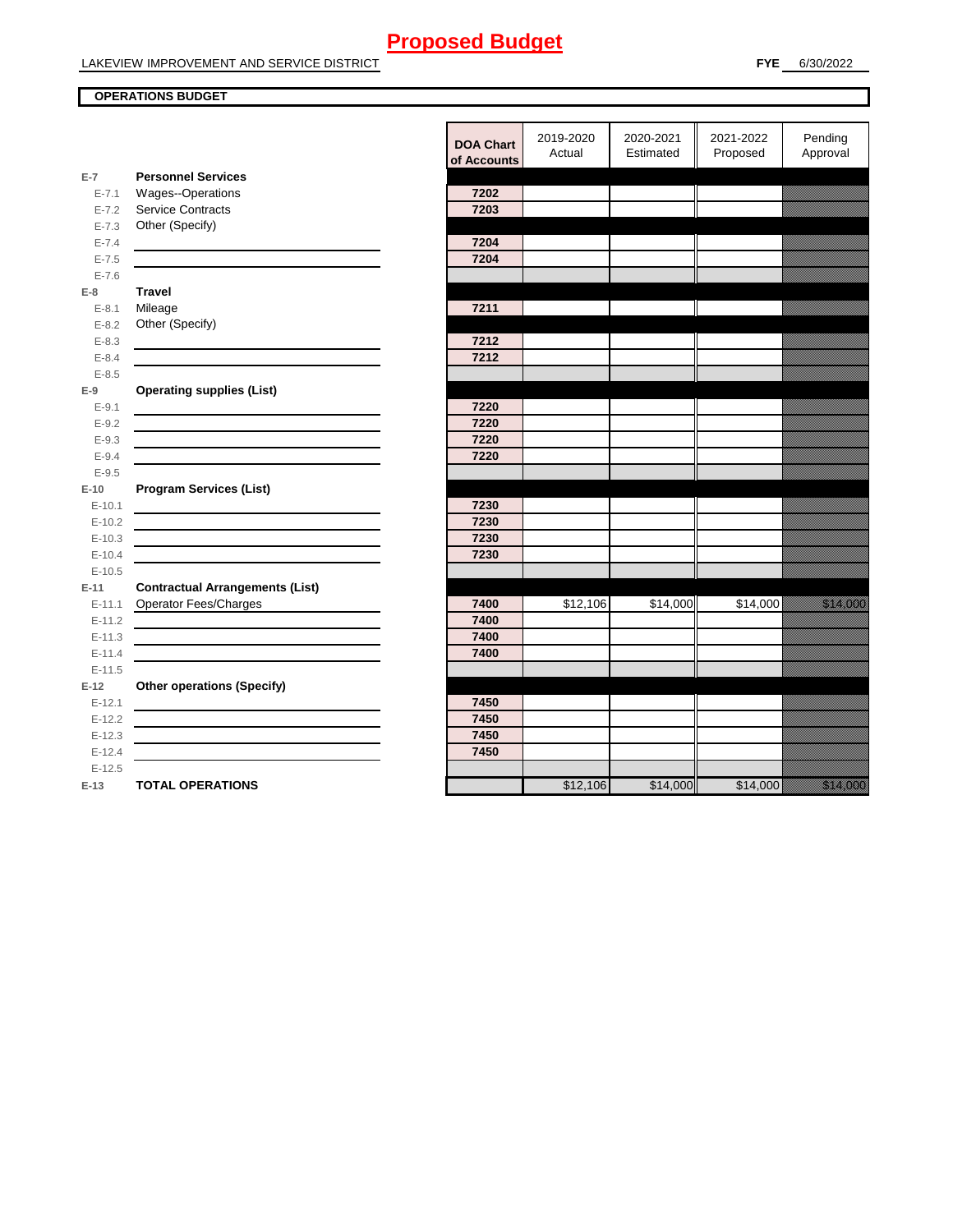LAKEVIEW IMPROVEMENT AND SERVICE DISTRICT

#### **INDIRECT COSTS BUDGET**

|          |                              | <b>DOA Chart</b><br>of Accounts | 2019-2020<br>Actual | 2020-2021<br>Estimated | 2021-2022<br>Proposed | Pending<br>Approval                                                                                                                                                                                                            |
|----------|------------------------------|---------------------------------|---------------------|------------------------|-----------------------|--------------------------------------------------------------------------------------------------------------------------------------------------------------------------------------------------------------------------------|
| $E-14$   | <b>Insurance</b>             |                                 |                     |                        |                       |                                                                                                                                                                                                                                |
| $E-14.1$ | Liability                    | 7502                            |                     |                        |                       |                                                                                                                                                                                                                                |
| $E-14.2$ | Buildings and vehicles       | 7503                            |                     |                        |                       |                                                                                                                                                                                                                                |
| $E-14.3$ | Equipment                    | 7504                            |                     |                        |                       |                                                                                                                                                                                                                                |
| $E-14.4$ | Other (Specify)              |                                 |                     |                        |                       |                                                                                                                                                                                                                                |
| $E-14.5$ |                              | 7505                            |                     |                        |                       |                                                                                                                                                                                                                                |
| $E-14.6$ |                              | 7505                            |                     |                        |                       |                                                                                                                                                                                                                                |
| $E-14.7$ |                              |                                 |                     |                        |                       |                                                                                                                                                                                                                                |
| $E-15$   | Indirect payroll costs:      |                                 |                     |                        |                       |                                                                                                                                                                                                                                |
| $E-15.1$ | FICA (Social Security) taxes | 7511                            |                     |                        |                       |                                                                                                                                                                                                                                |
| $E-15.2$ | <b>Workers Compensation</b>  | 7512                            |                     |                        |                       |                                                                                                                                                                                                                                |
| $E-15.3$ | <b>Unemployment Taxes</b>    | 7513                            |                     |                        |                       |                                                                                                                                                                                                                                |
| $E-15.4$ | Retirement                   | 7514                            |                     |                        |                       |                                                                                                                                                                                                                                |
| $E-15.5$ | Health Insurance             | 7515                            |                     |                        |                       |                                                                                                                                                                                                                                |
| $E-15.6$ | Other (Specify)              |                                 |                     |                        |                       |                                                                                                                                                                                                                                |
| $E-15.7$ |                              | 7516                            |                     |                        |                       |                                                                                                                                                                                                                                |
| $E-15.8$ |                              | 7516                            |                     |                        |                       |                                                                                                                                                                                                                                |
| $E-15.9$ |                              |                                 |                     |                        |                       |                                                                                                                                                                                                                                |
|          |                              |                                 |                     |                        |                       |                                                                                                                                                                                                                                |
| $E-17$   | <b>TOTAL INDIRECT COSTS</b>  |                                 | \$0                 | \$0                    | \$0                   | en de la familie de la familie de la familie de la familie de la familie de la familie de la familie de la fa<br>Concelho de la familie de la familie de la familie de la familie de la familie de la familie de la familie de |

### **DEBT SERVICE BUDGET**

| <b>DOA Chart</b><br>of Accounts | 2019-2020<br>Actual | 2020-2021<br>Estimated | 2021-2022<br>Proposed | Pending<br>Approval |
|---------------------------------|---------------------|------------------------|-----------------------|---------------------|
|                                 |                     |                        |                       |                     |
| 6401                            | \$3,676             | \$3,700                | \$3,700               |                     |
| 6410                            | \$2,146             | \$2,122                | \$2,122               |                     |
| 6420                            |                     |                        |                       |                     |
|                                 | \$5.822             | \$5.822                | \$5.822               |                     |

**D-1 Debt Service**

D-1.1 **Principal** 

**D-1.2 Interest** 

D-1.3 **Fees** 

**D-2 TOTAL DEBT SERVICE**